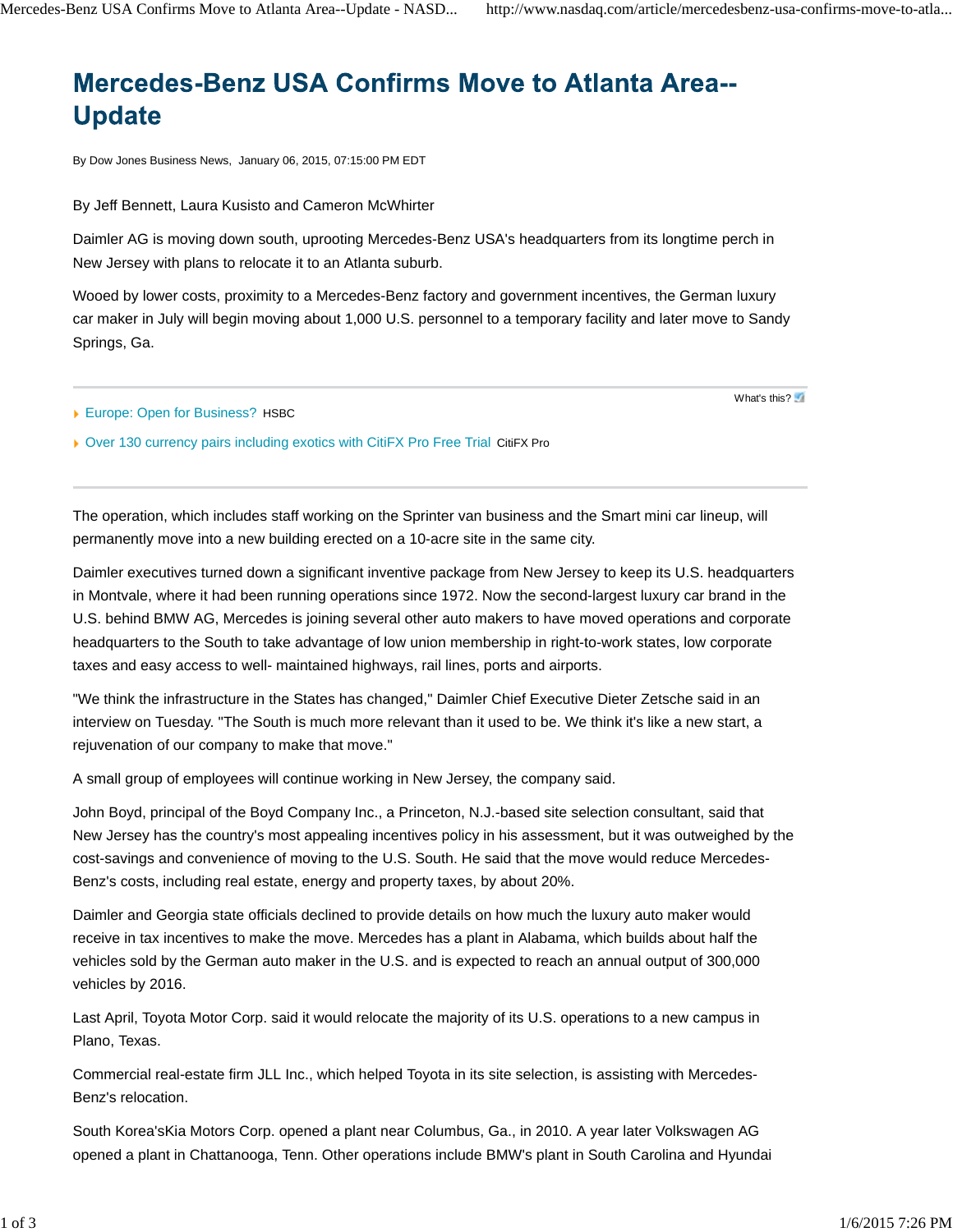Motor Co.'s plant in Alabama. The Georgia port in Brunswick is one of the nation's leading importers of new automobiles.

Outside of the auto industry, Mercedes-Benz joins corporations based in Atlanta, including Coca-Cola Co., Delta Air Lines Inc., United Parcel Service Inc. and Home Depot Inc.

The move would be a welcome boost to the metro Atlanta area, which has struggled since the recession and still has an unemployment rate above the national average.

Officials with New Jersey'sEconomic Development Authority didn't respond to requests for comment. New Jersey was in the running until the end, according to a person briefed on the matter. Other sites included Tampa, Florida; Charlotte, N.C.; Dallas and Plano, Texas.

Mercedes-Benz's decision to move as many as 1,000 jobs from the state is "another body blow for new jersey's labor markets," said Joseph Seneca, a Rutgers University economist. The company said several operational areas would remain in Montvale and Robbinsville, N.J.

New Jersey has retooled its incentives policy in the last year, giving companies outside of urban areas more ready access to tax breaks. But the state's recovery from the downturn has proven slow and uneven.

Recently billboards pleaded "Bergen County (hearts) Mercedes-Benz #Please stay."

Mr. Boyd said that companies are showing an increasing willingness to relocate their corporate headquarters as well as manufacturing and back office facilities. For Mercedes, the move to an urban center could help give the car maker a more appealing image to young consumers, he said.

"It became apparent that to achieve the sustained, profitable growth and efficiencies we require for the decades ahead, our headquarters would have to be located elsewhere," said Mercedes-Benz USA Chief Executive Stephen Cannon. " That brought us to Atlanta."

Mr. Zetsche also pointed to the easier access to the Hartsfield-Jackson Atlanta International Airport which is the world's busiest airport in terms of passengers.

Christina Rogers contributed to this article.

Write to Jeff Bennett at jeff.bennett@wsj.com

Access Investor Kit for Bayerische Motoren Werke AG

Visit http://www.companyspotlight.com/partner?cp\_code=P479&isin=DE0005190003

Access Investor Kit for Daimler AG

Visit http://www.companyspotlight.com/partner?cp\_code=P479&isin=DE0007100000

Access Investor Kit for Volkswagen AG

Visit http://www.companyspotlight.com/partner?cp\_code=P479&isin=DE0007664005

Access Investor Kit for Volkswagen AG

Visit http://www.companyspotlight.com/partner?cp\_code=P479&isin=DE0007664039

Access Investor Kit for Toyota Motor Corp.

Visit http://www.companyspotlight.com/partner?cp\_code=P479&isin=JP3633400001

Access Investor Kit for Daimler AG

Visit http://www.companyspotlight.com/partner?cp\_code=P479&isin=US2338251083